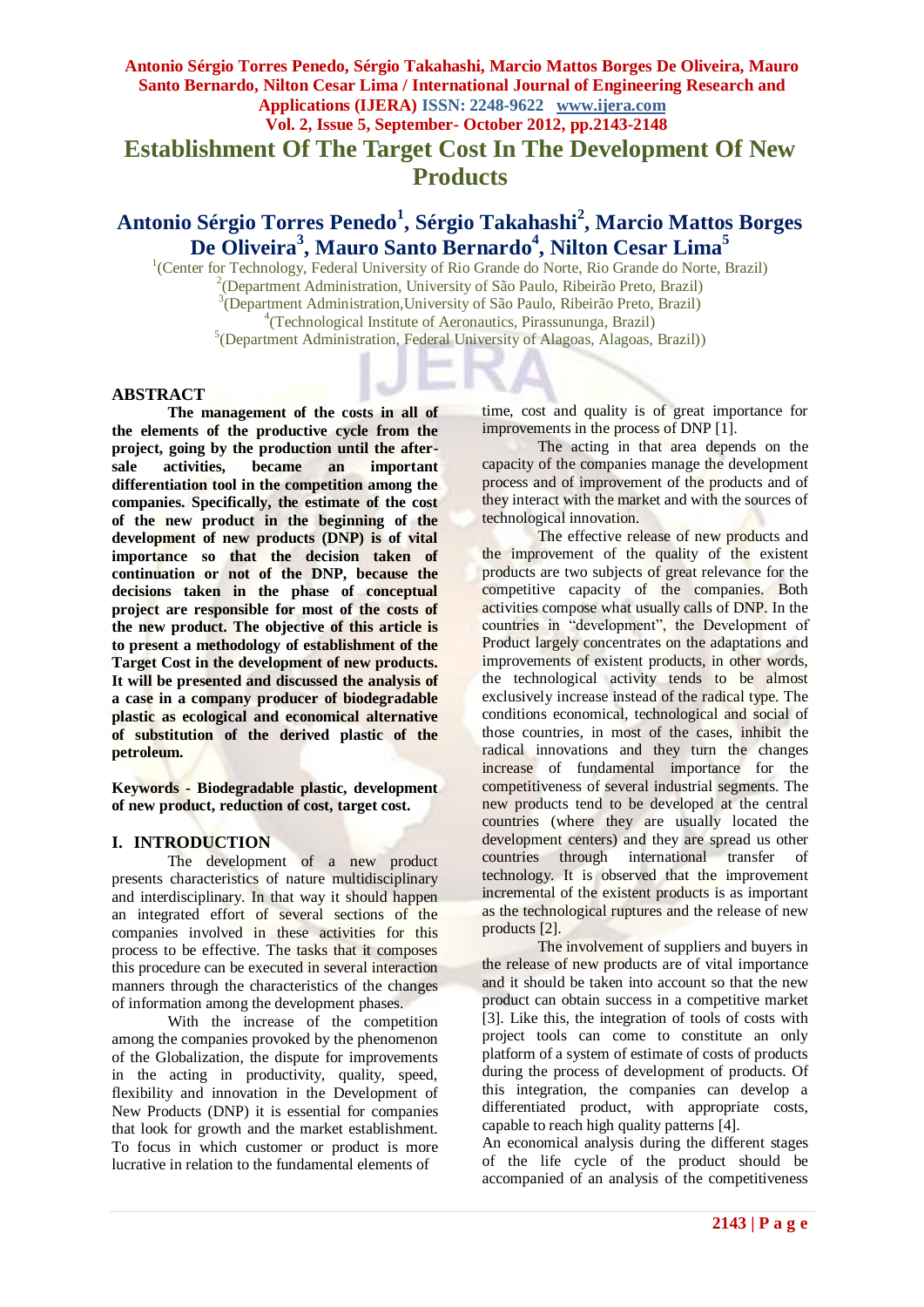# **Vol. 2, Issue 5, September- October 2012, pp.2143-2148**

and of the quality. This economical analysis consists of the evaluation of research and development costs (P&D), it manufactures, assembly, packing, distribution, sales, operation, maintenance, retreat and market discard.

In the process of development of new products the phase of the definition of the conceptual project detach as the most important among the other phases of project informal, preliminary and detailed. It recognizes that up to 80% of relative total costs to the product life cycle is in the phase of conceptual project [5]. As consequence, activities "upstream" of product development offer potential larger to influence the main strategic decisions than activities "downstream" of production and sales. These decisions happen of the most appropriate selection for a functional and alternative structure of product design in relation to a certain target cost. The Target Cost - of the product is the value of cost of the life cycle, given by the sum of the project costs, production, operation, maintenance, retreat and discard. The analysis of the cost of the product requests estimate. The process of estimate of costs possesses two different stages: preparation of the information and estimate of costs. The preparation of the information of costs, in the conceptual project, happens when they are lifted up the needs of the customers and established the requirements and the design specifications. Like this, the estimate of costs of the product should happen when of the selection of the functional structure and of the conception alternative.

Being the cost an important parameter in the taken of decision of the process, then the knowledge of the cost of the conceptual project produces a great effect in the definition of the pursuit or not of the project. For a process of satisfactory development, a development team should be had knowledge of as will be the product in terms of costs, as well as she should know about the technical aspects in the beginning of the process. Because, in case doesn't know the development costs can produce something unviable of commercialization. Like this, this article will describe the methodology of establishment of Target Cost in the development of new products [6]; soon afterwards it will present a case study in a company producing of biodegradable plastic as ecological and economical alternative as substitution of the derived plastic of the petroleum [7].

### **II. METHODOLOGY AND MATERIALS**

For the accomplishment of this article information were used contained in the monograph of Brondi that now works in the company [8]. This author accomplished the case study in monograph of course conclusion in Administration, being fundamental for the present article as data source, information and explanation of doubts.

In sites of several companies they were collected data that it allowed us the description of important information world market of biodegradable plastic. The main areas of use of the plastic, to world production, the main producers and the per capita consumption of materials plastics are some of the information collected in sites, as for instance, of the company BASF (www.basf.com).

With the intention of maintaining the company producing of biodegradable plastic in the anonymity, the name of the company won't be mentioned. For the same reason, they won't be described information of the company to allow recognition in an indirect way.

### **III. LITERATURE REVIEW**

Target Cost appeared in Japan (1970) and later in the United States, Germany and other countries. Initially, it was adopted as standard practice in industries assemblers and later it was applied in the process industries and of production of software for computers. The measure that the consumers constantly looked for new and "better" the life cycles of the developed products became shorter, increasing the importance of the administration of costs in the pre-production apprenticeships and of drawing [8].

Like this, Target Cost was it used for the reduction of the total costs, but maintaining the high quality of the products. The effectiveness of the Target Cost as tool of cost control. Another objective is use in the formulation of the strategic plans of profit integrating the information of the production engineering with the marketing areas [9,10].

The automobile Japanese company Nissan, establishes the prices of their products taking into account the expectations of the conditions of the market when throwing the new product, in other words, it determines the white selling price of a new model considering several internal and external factors [11]. The internal factors include the position of the model in the product head office and objectives of profitability of administration for that model. The external factors include the image of the corporation and level of loyalty of the customer in the niche of the model, the quality level and functionality, market share expectation and the expected prices of competitive models.

The stages for the determination of the Target Cost of a product are described in the following way [6]:

Stage 1) Planning of the life cycle for a new specific product - it consists of the definition of the development plans of the product, of production in total scale and of model change. Also, it involves the estimate of related costs the project team, in the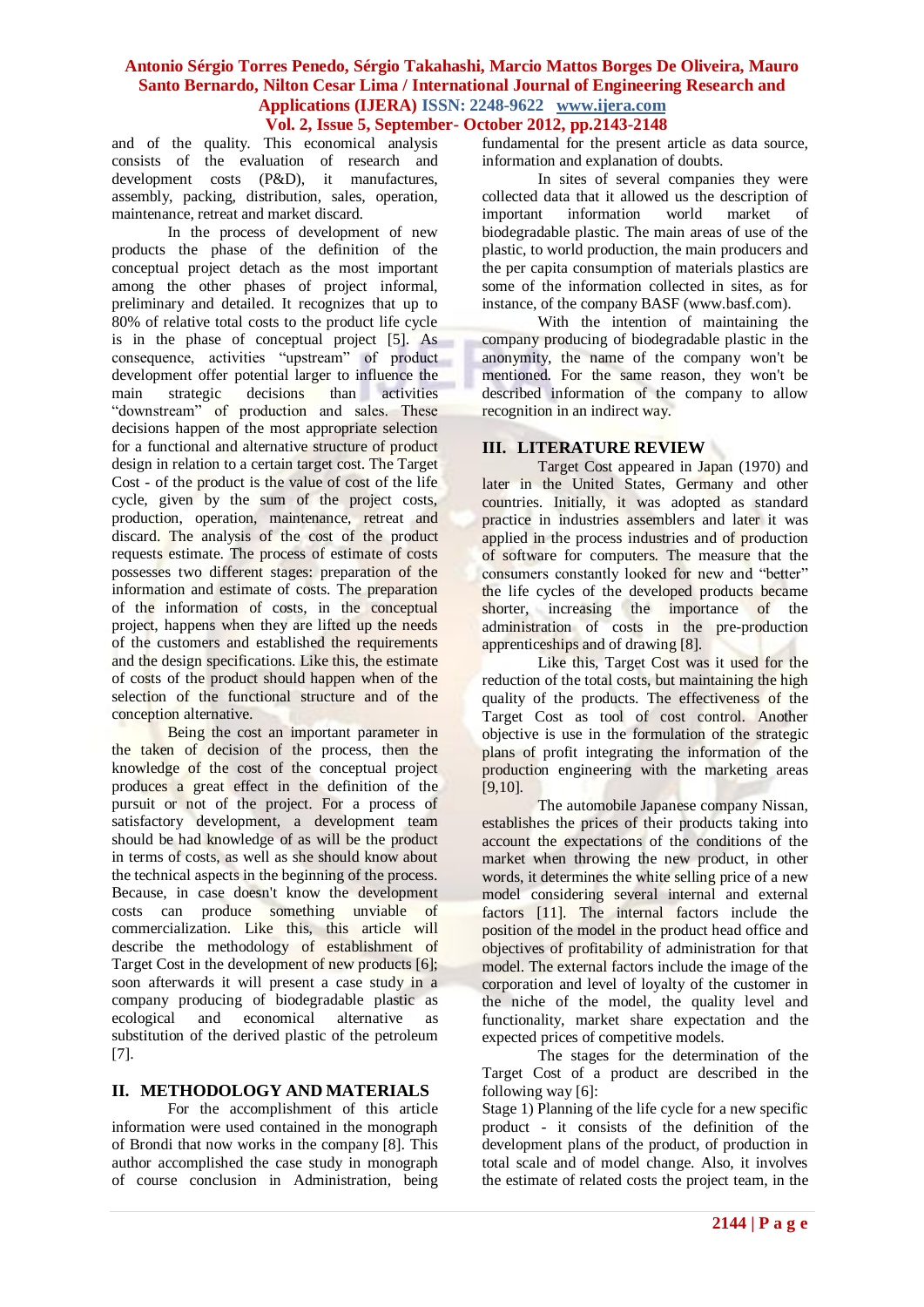## **Vol. 2, Issue 5, September- October 2012, pp.2143-2148**

prototype development, to the production setup, to equipments and the raw material, among others. When concluded this activity, a profit plan should be developed based on the model of life of the product.

Stage 2) Planning of profit of medium and long periods and general plan of new products. It involves the determination of plans of profit of medium and/or long period, besides plans of financing for the whole company. At this time, should be determined the objectives of based profits in the life models for each production line, as well as in the perspective of the profit plannings and of financing. They should also be defined the plans of sales, of initial investments, of personnel, of

obtaining of fund, among others.<br>Stage 3) Merchandising. It involves Stage 3) Merchandising. It involves the accomplishment of market researches and evaluation of the results, under the focuses of the: a) understanding of the user's needs; b) analysis of the tendency between market competitors and c) identification of subjects related with the based quality in the feedback of the market. These information aid in the determination of goals for the next product models.

Stage 4) Concept of the product and development proposal. Considering the result of the previous analyses, the management of the company looks for to define the concept of the product. They are certain information on the purposes of the product, the market potential, the image of style, the main functions, among others.

Stage 5) Determination of the selling price. It includes the determination of the white selling price of the product. The team of planning of the product, should study the prices of real sales of similar products, of competitors in the market, as well as, the functions of this product.

Stage 6) Establishment of the Target Cost for the product. It corresponds at the cost that the new product should reach so that the company can reach the Target Profit, established for the period of life of the product. The Target Cost of the product can be certain in the following way: Price of Target Sales - Target Profit  $=$  Target Cost.

#### **3.1 Biodegradable Plastic**

Biodegradable plastic is considered that, during the use, it presents the same functions of the normal plastic products, however degraded, after the use, in carbon dioxide and water, through apparels or for contact with microorganisms in embankments. The great characteristic consists of the" no accumulation" in the nature [12].

The biodegradable plastic is composed basically by carbon, oxygen and hydrogen and he is called polibidroxibutirato (PHB) and of him it can derive a copolymer polihidroxibutirato-valerato (PHB-HV) being the two belonging to the family of the polihidroxialcanoatos. The two are described as polyesters of natural origin, similar in application terms and physiochemical properties, to the polyethylene and the polipropileno. The properties in this healthy plastic: production with raw material renewable, as the cane of sugar; it completes biodegradable (no pollutant) and his capacity to produce by processes that use clean technology. This plastic is a product biocompatível and ecologically correct. His production is made through the fermentation of the cane sugar that initially is inverted by an enzymatic process becoming a syrup and for the microorganisms of the species Alcaligenes eutrophus s.p. The pulp of the cane of sugar is used for the electric energy production and of necessary steam for the process. In the extraction phase, a superior alcohol is used as solvent of the biopolymer. The residues basically treated water and organic matter of the bacterium that it is thrown in the farming of cane of sugar by as organic fertilizer.

His biodegradable feels through the exhibition to a middle active bacteriological. In a period between six and eighteen months the material if decompositision entirely, depending on the dimensions of the material and of the bacteriological conditions. The biodegradable plastic becomes water and carbon gas that for his time it is rescued by the cane of sugar, for his vegetative growth, closing like this the life cycle.

#### **3.1 Market of biodegradable plastic**

The Market of biodegradable plastic now is of difficult mensuration, mainly for treating of a new segment inside of the market of plastics, the only found data sources were academics' that it is accomplishing studies on this market researches. However these studies reveal only the size of the market for the optics of the producer.

Leaving of the presupposition of the production of biodegradable plastic is gotten to measure a market of approximately 150 thousand tons a year, what represents only 0,08% of the world production of plastic.

The market segmentation especially feels for the process of to project or to characterize a product or service that it will exercise an attraction strong for some special point of the market [13]. The biodegradable plastic is a new material that can come to solve the problems of treatment of residues and of the global environment carted by the plastic no biodegradable, being like this a product that is positioned as an alternative ecologically correct to the derived plastic of petroleum.

In this segmentation we should observe with special attention the market of Germany, one of the great world potencies that presents a very strong plastic industry with countless companies and research institutes if dedicating to the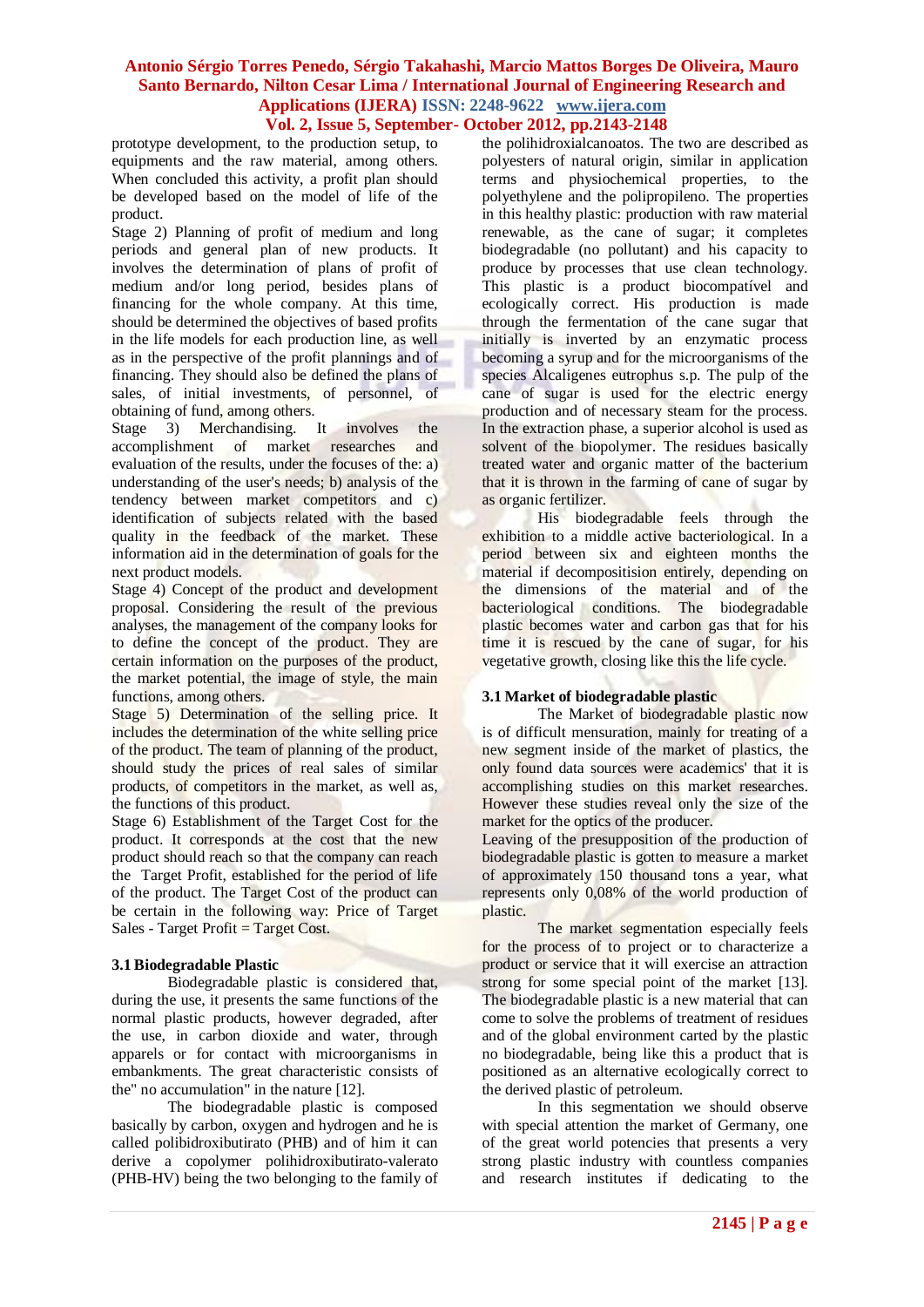### **Vol. 2, Issue 5, September- October 2012, pp.2143-2148**

development of biodegradable plastics, besides, we have the political and social factors that they influence at this market, such as, the law that foresees the compulsory nature of use of biodegradable plastics of here some decades and the great understanding of the population for the preservation of the environment. It is a market especially attraction due to the factors mentioned mainly by his size, since Germany consumes about 11 million tons of plastic a year, importing 6 million tons approximately year.

The World Market of Plastic is presenting a great growth in the last decades, being shown as one of the great forces of the modern industry mainly due to the great technological development that today allows to the use of the plastic in practically all industrial fields. Plastics are used in almost all sections of the economy due to the costacting advantages on top of other competitive materials as the steel, iron etc.

The Market of packings comes as the largest market of plastics, following for construction, later the industry of pieces of furniture, motors, electric. Plastics used in electronic devices and automobiles are markets substantially smaller, however of great importance. Other markets include toys and medical products and every product type home.

### **IV. ANALYSIS OF THE CONTESTANTS**

In the analysis of the contestants two factors were considered:

- Only the companies producing of plastics degraded / biodegradable and no the producers in general of plastic, exactly for we consider that these markets are still different, with different consumers that they look for a characteristic of the product that is not found in the usual plastics didn't degrade.

- Among the countless ones possible producing of plastics degraded / biodegradable in the world, they were considered only those that it is producing with certainty and developing their plastics, those that possess presence now in the market, in other words, companies that are selling and/or testing their products. This because, companies that possess patents of development of plastics with these characteristics, companies that are striped in countless studies exist, however they don't present market development, in which it is known that the product is not being marketed nor developed.

Being like this, they were considered as main competitive, active direct in the market of plastics biodegradable six companies, that developing products with the characteristics similar to the biodegradable plastic, some with products degraded (original of raw material didn't renew), however that reach the same market segment and other with products also biodegradable.

### **V. RESULTS**

The biodegradable plastic possesses a market positioning with the following aspects:

- High price: The price of the biodegradable plastic as well as of the other biodegradable plastics he is in larger level than the one of the conventional polymers, owed mainly the economy of scale lack and of the high investments with to the innovation.

- Change of Market: The market of polymers in general is suffering countless changes, coming of the fast advanced technologies. In spite of the advanced technology, the biodegradable plastic possesses a less turbulent market, with slower changes owed mainly to the high investment requested for entrance in this market niche.

The target people for the biodegradable plastic are politically the industries that they present market vision, understanding the viability of a plastic correct, that use "Green Market" as strategy, in other words, that they bet in the final consumers' understanding. Being like this the main market will be Europe, USA, Japan and areas where the population presents higher sociocultural levels of the remaining of the planet, demanding preservation solutions to the environment as in the case of the biodegradable plastic. These markets act about 45% of the world production of plastic, besides they be the largest per capita consumers with 105 kg/capita – North American, 92 kg/capita - Europe and 86 kg/capita-Japan [7].

The price of the biodegradable plastic it will be made superior to the of the conventional plastics, with that the company will establish his price with an Estrategy Premium, in other words, a high price harnessed to a high product quality (this high quality feels besides his intrinsic characteristic, the biodegradable, but also for his great applicability).

However, we have that this high price is due exclusively for the economy of scale lack and for the countless investments regarding the development of the product tends to look for the establishment of the price of the biodegradable plastic through a" Strategy of High Value" (high quality versus average price) conquering starting from this moment whole wanted market, since this accepts to pay the more for a final product since the product doesn't harm the environment.

As well as the other objectives, so much in communication, product and force of sales the objective of the price will be to reach the wanted level of participation in the market (8%) within two years with that the goal of the Plan of Price will be the Maximization of the Use of the Market entering in the market with a maximum price that the consumers will be willing to pay for the acquired benefit of the biodegradable plastic, and later (through the learning curve and economy of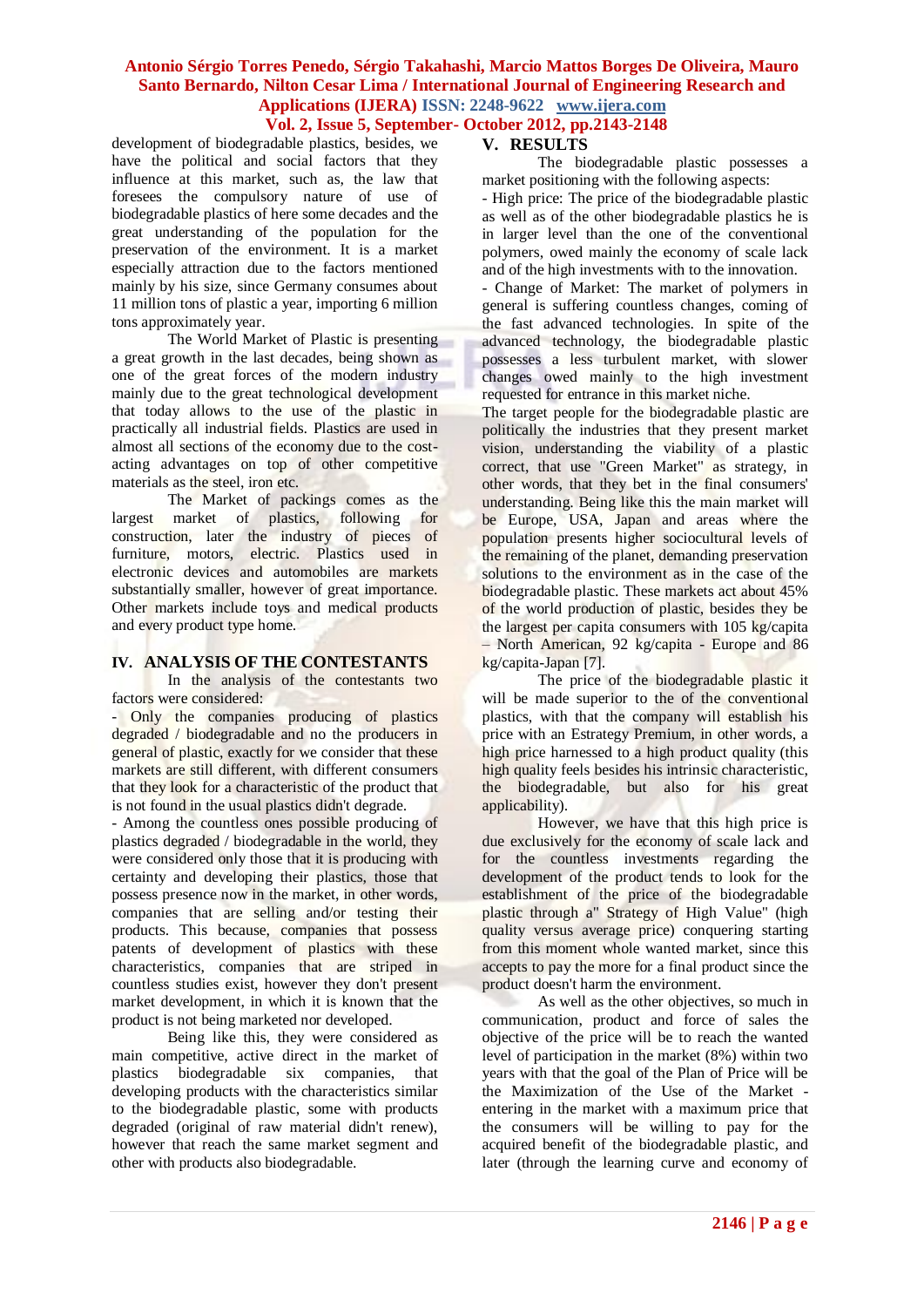# **Vol. 2, Issue 5, September- October 2012, pp.2143-2148**

scale) the company will tend to reduce the price immediately to conquer the consumer inferior.

The Market of biodegradable plastics, as a whole, is in the beginning of his cycle, with that becomes impossible to the mensuration of demand curves through market researches or even statistical analysis of data. The demand is foreseen through an analysis of the consumers' needs that they come in several niches of markets returned for the environmental subjects and "intend" practical solutions for such problems.

As the composition of costs and expenses have that the great majority of the costs feels for the variable portion. In a superficial analysis of the composition of the costs we could conclude that becomes very small the earnings with the economy of scale. However we have that in the reality the production in industrial scale of the biodegradable plastic (according to forecast - 10.000 ton/ano) it will bring earnings in the negotiations with the suppliers (larger volume x better price), it will bring earnings the commercialization expenses and earnings with the experience of accumulated production. It can be observed in the Graphic 1 that most absolute of the costs they refer to the inputs involved in the production process (82%), being exactly this the great competitive advantage. The operating expenses with sales, being included the taxes regarding the exports, they represent a decrease of about seven percentage in the liquid income.



Graphic 1: Composition of the Production costs of the Biodegradable Plastic

Being like this now the prices practiced by the companies in the few marketed amounts, they are in the same strip. The biodegradable plastic presents a selling price, that can vary for his line of products of US\$ 4,00 the US\$ 6,00 for kilo. For example: Ecoflex (Basf) it presents a price of commercialization of US\$ 4,00/quilo and PCL produced by Solvay a price of commercialization of US\$ 6,00/quilo. We can notice a balance of practiced price, exactly for the development apprenticeship that such market is. With the development of the products and economy earnings in the production, the prices of all biodegradable polymers will tend to decrease significantly, therefore the company should be attentive to the distribution costs, because these unfortunately will

represent the key subject in the competitiveness of the company with respect to price.

With the insert in the market of the product, and a larger certainty of the demand for period the company can be opting for the price through Target Cost method that increases the data on levels of sales, showing the price that assures the return tax wanted on the accomplished investment. The company should frequently accompany the levels of prices practiced by the contestants, through market research or for the simple acquisition of the competitive products.

As for the Market of polymeric Biodegradable, the calls EDP's (Environmentally Degradable Polymers), we have that this presents the characteristic of being quite heterogeneous due to the several applications that each biodegradable polymer now in study it possesses. With that a larger strip exists for variations of prices and for possible answers to the competitors' changes.

### **VI. CONCLUSION**

In the context of the Brazilian, several industrial reality they are the justifications to rethink in the logics of costs adopted by the companies. Among them, it can stand out: the increase of the competition in the country due to globalization that implicates in the need of the national companies promote improvement continues in their products and processes; the decrease of the life cycle of the products, turning the development of new products as competition factor and permanence in the competitive market.

Of that it sorts out the use of the Target Cost has as main focus the improvement continues in the organizations, seeking to support the process of reduction of costs in the phase of DNP, while other management systems total of costs seek to support the process of reduction of costs inside of the context of the current productive system and of the current manufactured products.

In a simplified way the logic of the Target Cost, as it can be observed, it follows two stages. The first is the process of planning of a product so that he satisfies the consumer's desires, taking into account the definition of the profit puts and of selling price it puts of the new product. The second stage is the process of obtaining of the Target Cost for the intensive use of the engineering of value and of other techniques of production engineering returned to the continuous improvements seeking to the approach of the actual costs with the costs goals established.

The bio-polymers market is in the middle of the expansion, due to the countless attributes regarding the service of the needs and the consumers' desires, through the ecological conscience and environmental protection. The